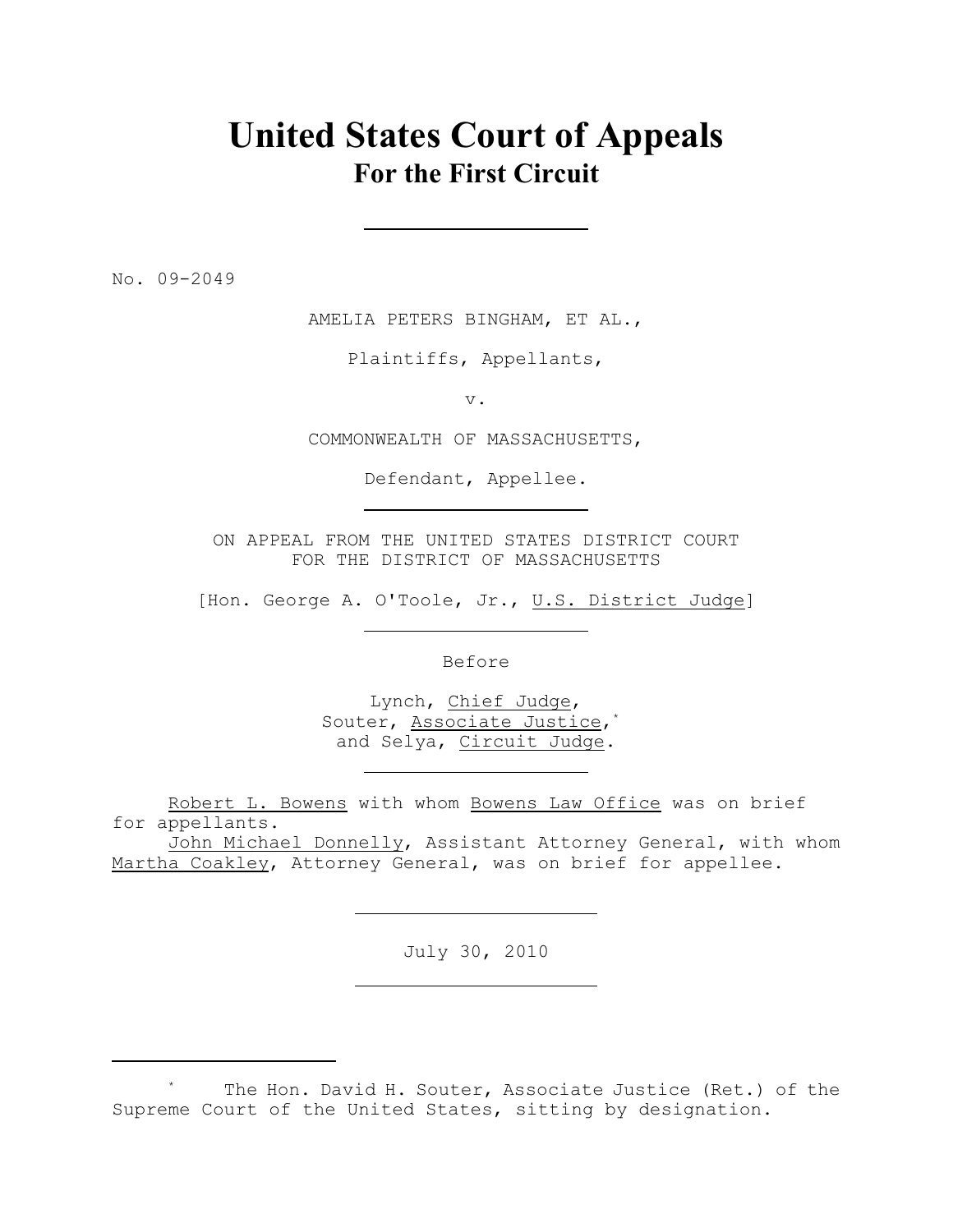**LYNCH, Chief Judge**. In 2008, plaintiffs Amelia Peters Bingham and her son, Steven, brought a Takings Clause claim against the Commonwealth of Massachusetts and the Town of Mashpee, seeking just compensation and the return of some of the lands in Massachusetts they say were granted in perpetuity to their ancestors, the South Sea Indians, in deeds from 1665 and 1667.

Plaintiffs styled this claim as a class action on behalf of themselves and all similarly situated descendants of the South Sea Indians, now known as the Mashpee Wampanoag. The Mashpee Wampanoag have been a federally recognized tribe since 2007. 72 Fed. Reg. 8007-01 (Feb. 22, 2007). Plaintiffs do not claim that the Commonwealth or Town directly seized lands from their tribal ancestors. Rather, plaintiffs argue that two Massachusetts statutes enacted in 1869 and 1870 deprived them of their right to hold in perpetuity all of the land currently comprising the Town of Mashpee by removing restraints on alienation and, later, by facilitating the sale of certain lands.

The district court held that the plaintiffs lacked standing and dismissed their claims against the Commonwealth and Town, Bingham v. Massachusetts (Bingham I), No. 08-11770, 2009 WL 1259963, at \*1-2 (D. Mass. May 6, 2009), and affirmed that dismissal on plaintiffs' motion for reconsideration, Bingham v. Massachusetts (Bingham II), No. 08-11770, 2009 WL 1886128, at \*2 (D. Mass. July 2, 2009). Plaintiffs appeal only the dismissal of

 $-2-$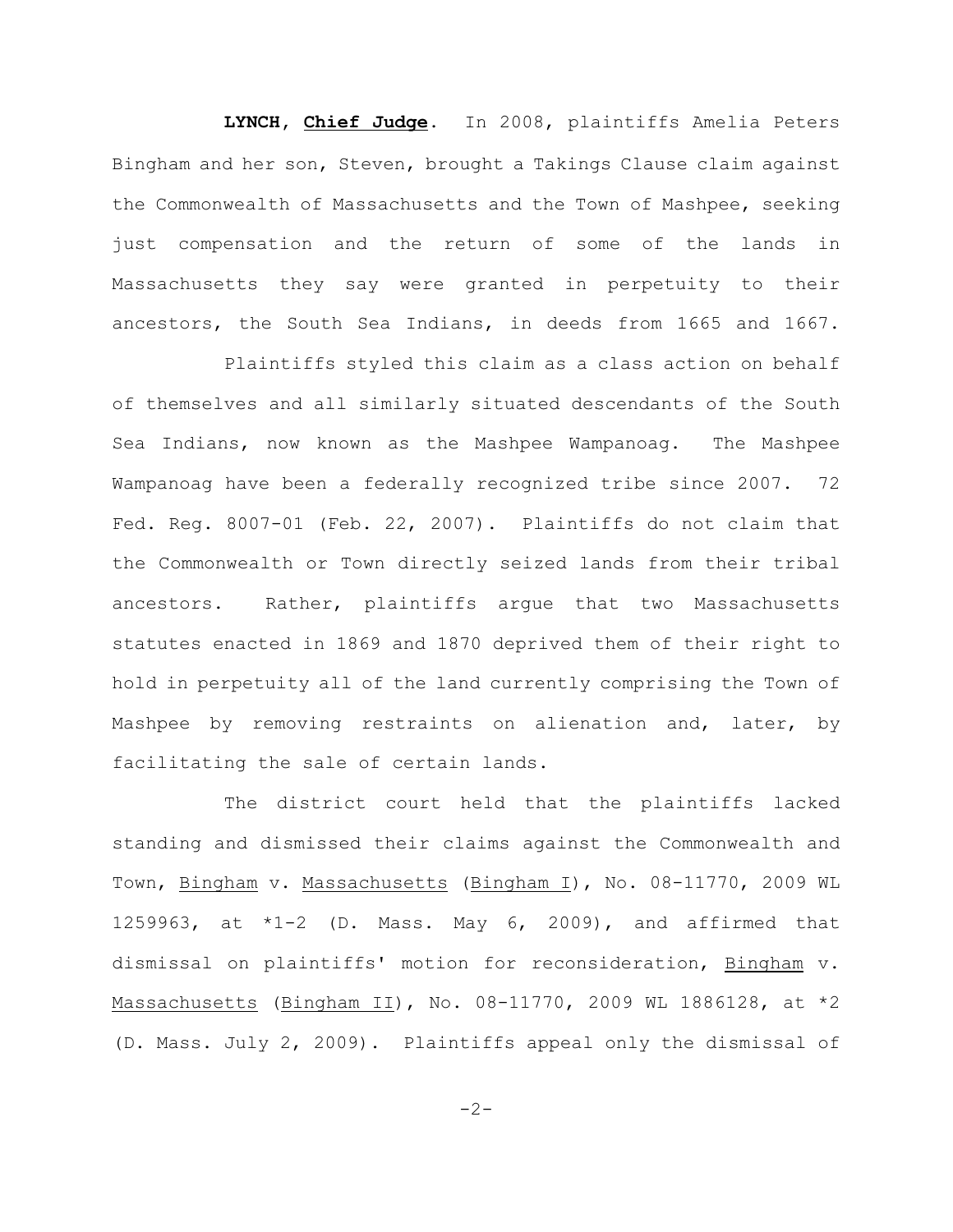their claims against the Commonwealth. The Commonwealth asserts that the Eleventh Amendment bars this suit from being brought against it in federal court and that plaintiffs, in any event, lack standing.

We affirm and hold that there is no jurisdiction to hear this case, because even when viewing all factual allegations in plaintiffs' favor, plaintiffs cannot show they have suffered a personal injury as a result of the challenged state actions. We do not reach the Eleventh Amendment issues, nor do we reach any statute-of-limitations issues.

I.

We accept as true the following allegations of fact, as stated in plaintiffs' complaint and in supporting documentation, and construe them in the light most favorable to plaintiffs. See Sanchez v. Pereira-Castillo, 590 F.3d 31, 41 (1st Cir. 2009); Alt. Energy, Inc. v. St. Paul Fire & Marine Ins. Co., 267 F.3d 30, 33-34 (1st Cir. 2001).

Deeds in 1665 and 1667 granted the subject land- substantial portions of the land that currently comprise the Town of Mashpee--to "the South Sea Indians: and their[] Children for ever: and not to be sold or given away from them by any one: without all their[] Consents there unto." In 1685, the General Court of Plymouth Colony "confirme[d] said land to the said Indians, to be perpetually to them & their children, as that no

-3-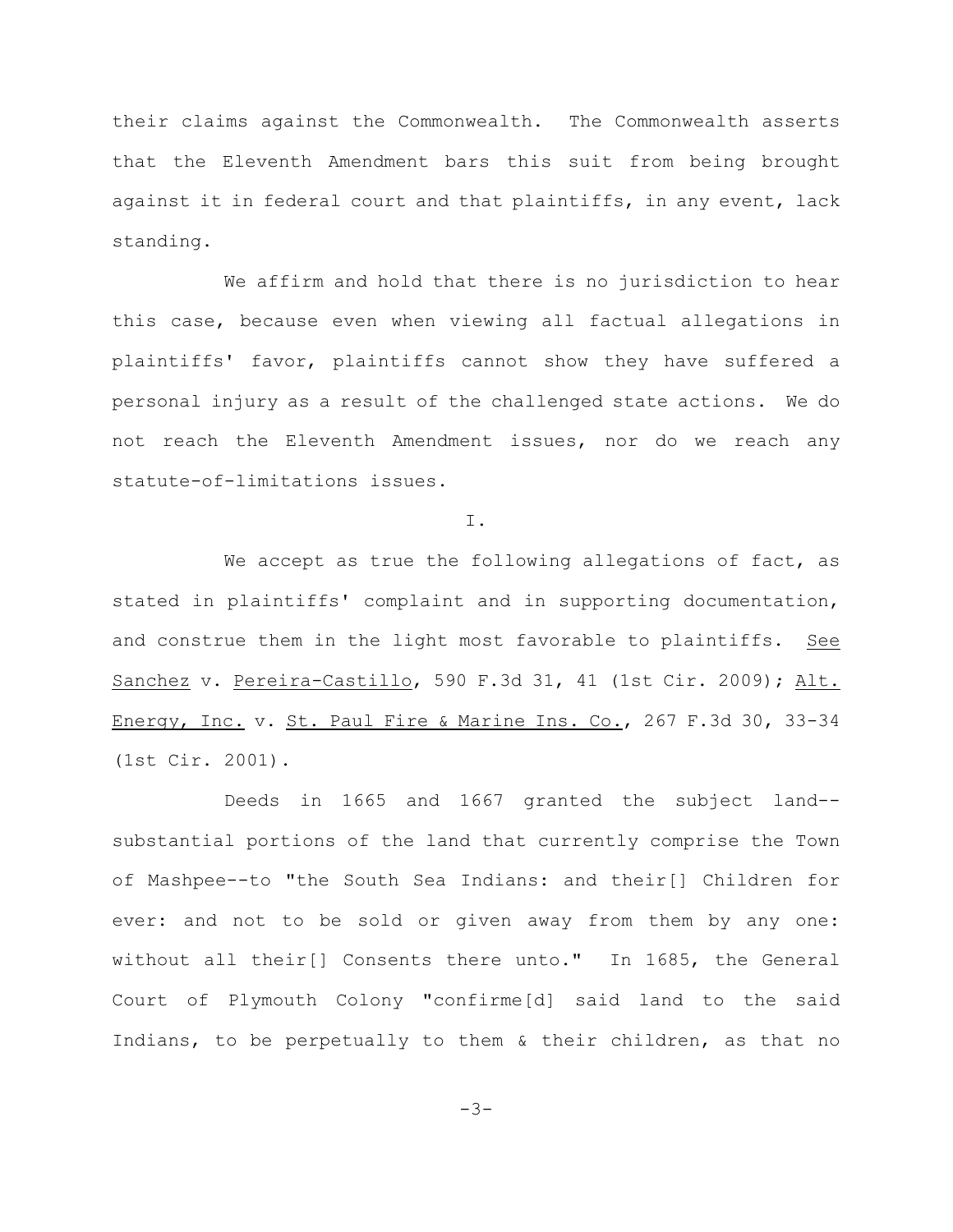part of them shall be granted to or purchased by any English [nontribal member] whatsoe[v]er . . . without the consent of all the said Indians." See Mashpee Tribe v. Town of Mashpee (Mashpee I), 447 F. Supp. 940, 944 & n.2 (D. Mass. 1978), aff'd sub nom. Mashpee Tribe v. New Seabury Corp., 592 F.2d 575 (1st Cir. 1979) (interpreting the word "English" in the 1685 grant to include any non-Indians). $<sup>1</sup>$ </sup>

Plaintiffs' complaint alleges that these deeds conveyed individual, inheritable rights in the subject lands to the grantees and that these interests passed to plaintiffs as the direct lineal descendants of the South Sea Indians.<sup>2</sup> In support of this contention, plaintiffs listed their predecessors going back five

Our review of a motion to dismiss on grounds of standing <sup>1</sup> is ordinarily confined to the complaint and to "further particularized allegations of fact deemed supportive of plaintiff's standing." Warth v. Seldin, 422 U.S. 490, 501 (1975). However, the text of the deeds and earlier judicial opinions addressing prior, related claims to the land in the Town fall under a narrow exception, which allows courts to additionally consider "official public records" and "documents sufficiently referred to in the complaint," among other materials. Alt. Energy, Inc., 267 F.3d at 33-34.

Because plaintiffs claim property rights based on formal <sup>2</sup> deeds they say the Pilgrims granted, we understand plaintiffs' claim as not relying on the theory of aboriginal title. See N. Newton et al., Cohen's Handbook of Federal Indian Law § 15.04[2], at 969-70 & 969 n.28 (2005 ed.) (describing different ways in which Indian tribes and individual Indians have obtained interests in real property). Aboriginal title (also called "original Indian title") derives from the tribe's continuous possession of lands and is a "right of occupancy in the Indian tribes . . . good against all but the sovereign," Oneida Indian Nation v. Cnty. of Oneida, 414 U.S. 661, 667 (1974), as distinguishable from fee title, see James v. Watt, 716 F.2d 71, 74 (1st Cir. 1983).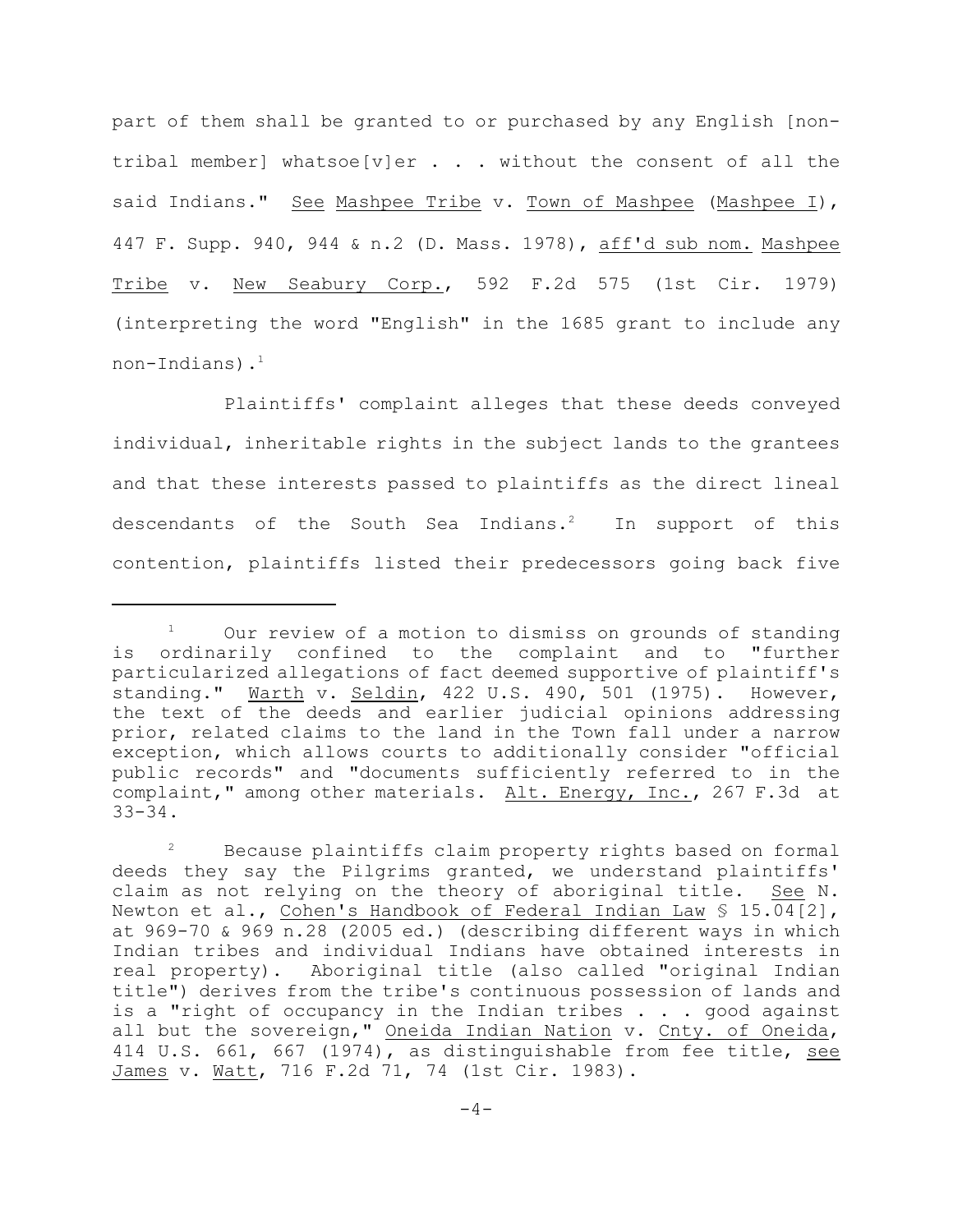generations. The complaint did not specify birth or death dates, details about residency, or their predecessors' relationship to the South Sea Indians. It explained that "[a]s a general rule," records prior to the nineteenth century "were not maintained for Indians."

Between 1685 and 1834, Plymouth Colony, and later the Commonwealth, continually recognized the restraints on alienation contained in the original deeds as the subject land evolved from an Indian plantation to the "Mashpee Propriety." In 1834, parts of the subject land became the "District of Mashpee," but the restraints on alienation in the original deeds endured.

In 1842, the Massachusetts General Court passed a law providing that much of the lands in the district would now be held in severalty by proprietors, who included Indians who had occupied and improved the land.<sup>3</sup> See Mashpee I, 447 F. Supp. at 945 (describing proprietors). Proprietors were allotted acreage from the common lands, in addition to any lands they already held in severalty, so that each proprietor held at least sixty acres. Id. The remainder of the subject land--some three thousand acres--was still held in common by the selectmen of the district, who were all Indians. Id. at 945-46. The 1842 law again confirmed the

 $3$  We use the term "Indians," as opposed to "Native Americans," for the sake of consistency with the language of the original deeds and relevant statutes.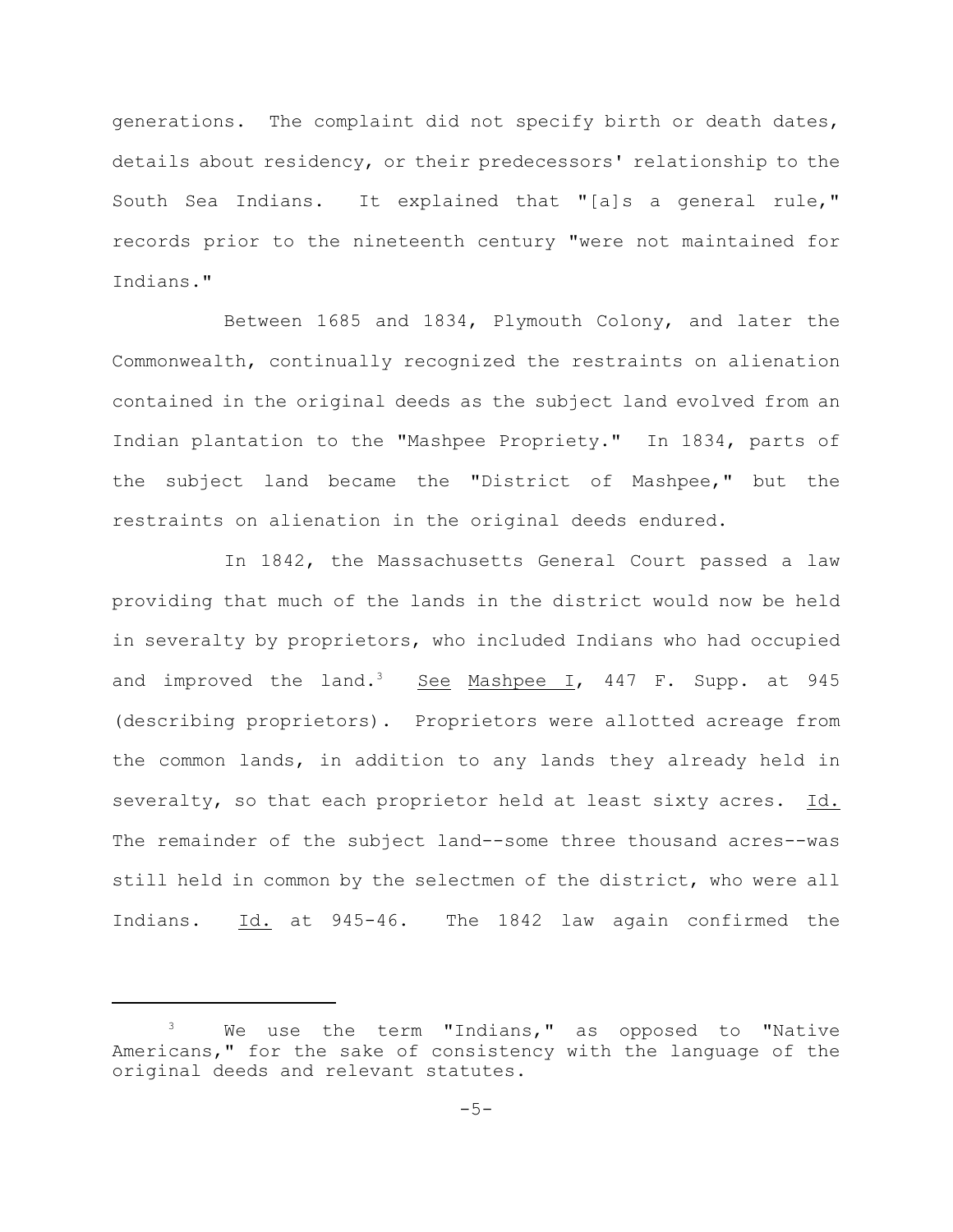restraints on alienation from the seventeenth-century deeds. Id. at 945.

In 1869, however, the Massachusetts General Court enacted a statute providing, in relevant part, that

> [a]ll lands heretofore known as Indian lands, and rightfully held by any Indian in severalty, and all such lands which have been or may be set off to any Indian, shall be and become the property of such person and his heirs in fee simple . . . and all Indians shall hereafter have the same rights as other citizens to take, hold, convey and transmit real estate.

1869 Mass. Acts ch. 463,  $\frac{1}{2}$   $\frac{2.4}{4}$  The law removed restraints on the alienation of the subject land, and plaintiffs allege this was over the objections of a majority of South Sea Indian descendants who attended a hearing on the legislation.<sup>5</sup>

A year later, in 1870, the Massachusetts General Court passed a law creating and incorporating the Town of Mashpee. The

 $4$  The 1869 act, entitled "An Act to Enfranchise the Indians of the Commonwealth," was a general recognition statute that also conferred full citizenship on "[a]ll Indians . . . within this Commonwealth." Section 1 of the law declared all Indians "to be citizens of the Commonwealth, and entitled to all the rights, privileges and immunities, and subject to all the duties and liabilities to which citizens of this Commonwealth are entitled or subject." 1869 Mass. Acts ch. 463, § 1.

The 1869 act permitted but did not require any Indian to alienate his lands. 1869 Mass. Acts ch. 463, § 2. Some have viewed the act as beneficial to the Indians because it added to the bundle of property rights the same rights of alienation as others held. See, e.g., James, 716 F.2d at 75. Plaintiffs' complaint simply alleges the act was a source of unidentified harm to their ancestors' property rights.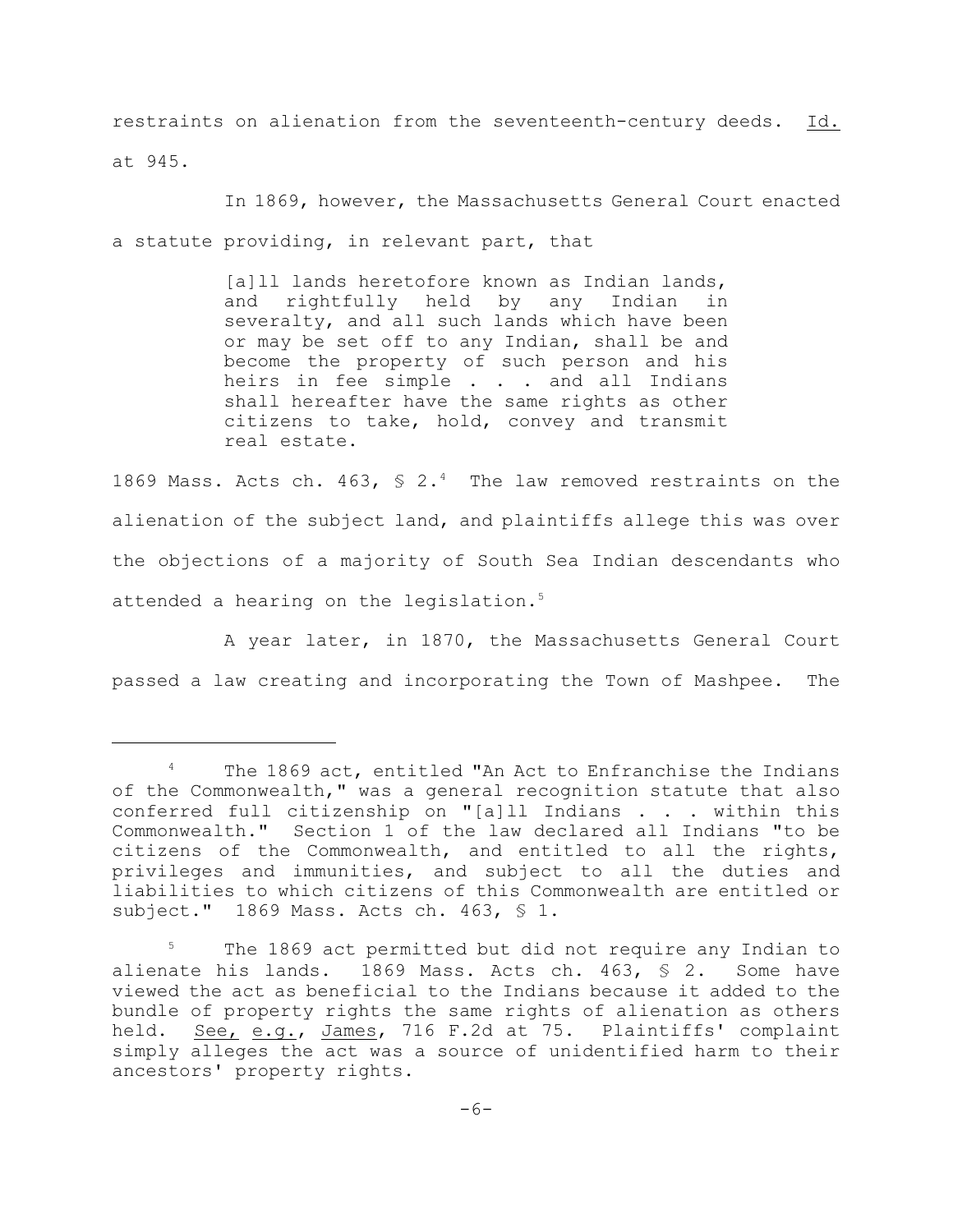law provided that "[a]ll common lands . . . held by the district of Marshpee, are hereby transferred to the town of Mashpee, and shall be owned and enjoyed as like property and rights of other towns are owned and enjoyed." 1870 Mass. Acts ch. 293, § 1. Another provision of the 1870 law stated that upon application of the Town's selectmen, a superior court justice could, after notice to all interested parties and a hearing, determine that "it is for the interest of said parties that any or all of the common lands of said town, or of the people heretofore known as the Marshpee tribe of Indians, be divided." Id. § 6. The justice could then appoint three "discreet, disinterested persons [as] commissioners to make partition of the same." Id.

The gravamen of plaintiffs' complaint is that the 1869 and 1870 statutes "took ownership interests in the subject land that belonged to the plaintiffs without paying just compensation,"<sup>6</sup> in violation of the Takings Clause. They allege that the removal of restraints on the alienation of Indian lands in the 1869 act

 $6$  Plaintiffs did not assert claims under any other specific constitutional provisions or statutes applicable to Indian tribes, such as the Indian Commerce Clause, U.S. Const. art. I,  $\frac{1}{5}$  8, cl. 3, or the Indian Nonintercourse Act (INA), 25 U.S.C. § 177. Plaintiffs have also consistently portrayed the instruments at issue as deeds, not treaties.

Plaintiffs' complaint cursorily asserted that the Town and Commonwealth had "violated the plaintiffs' rights pursuant to federal common law and federal Indian policies through their ongoing claim, holding, and/or use and occupancy of portions of the subject land." That language is too vague to state a claim on these grounds under any standard.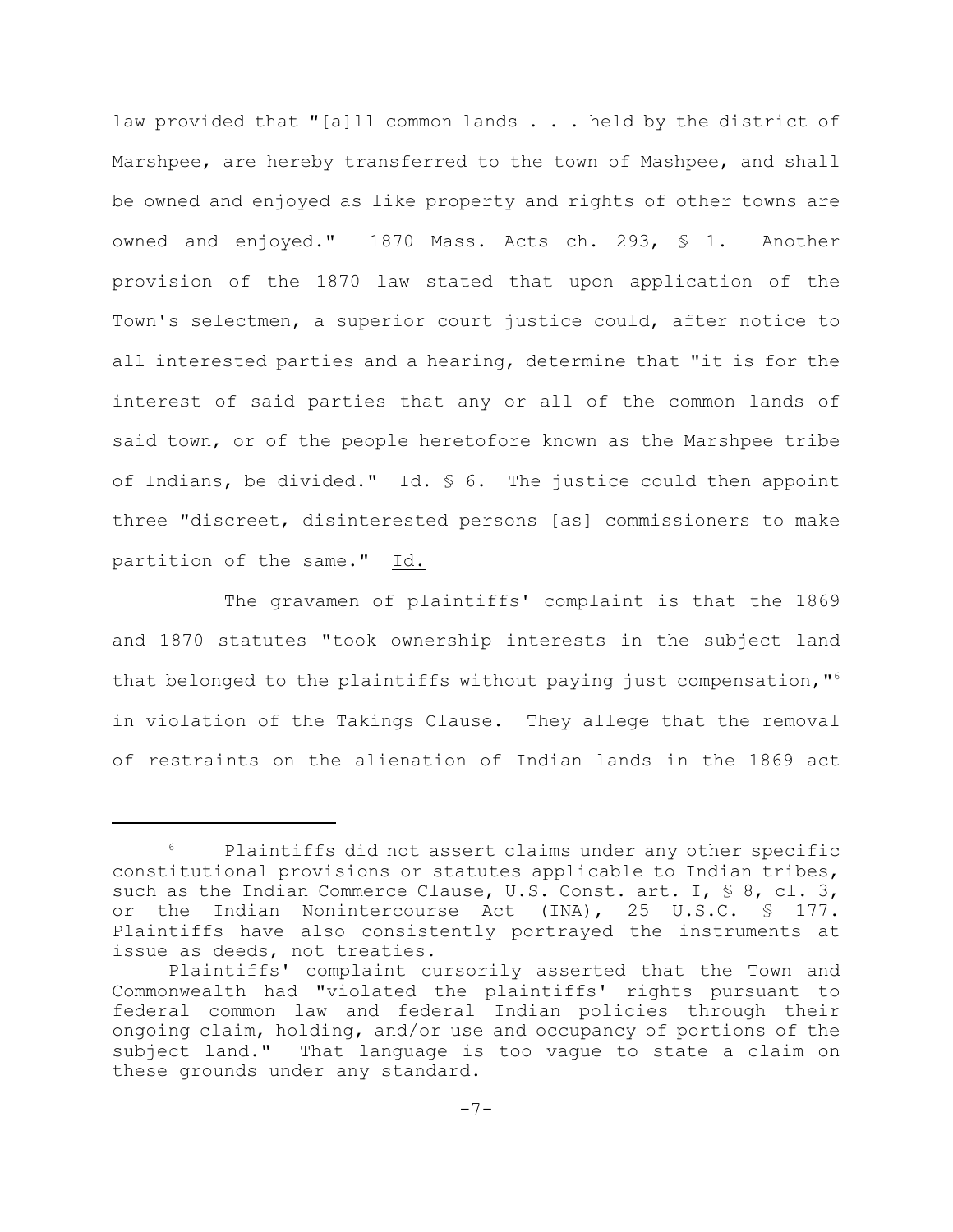deprived plaintiffs of their "perpetual interest in . . . ownership." "[T]hrough" the 1870 act creating the Town, the Commonwealth also "transferred the common land of substantial portions of the subject land" to the Town, which sold "[a]pproximately three thousand acres of the subject land" at an unspecified later date. "Between 1870 and the present date," plaintiffs conclude, most of the subject land promised to the tribe in perpetuity has been conveyed to non tribal members without the consent of all tribal descendants.

Plaintiffs seek the return of "every portion of the subject land which is claimed, held, occupied, and/or used" by defendants, "with the exception of any substantial building structures and any other structures of improvements that serve a critical role in state or town operations." They also seek fees for the use of land so held or used and just compensation "for the ownership interests in the subject land that were taken from the plaintiffs in 186[9] and 1870." They do not seek the return of land held by private parties.

On May 6, 2009, after a hearing on the Commonwealth and Town's separate motions to dismiss, the district court granted the motions and dismissed plaintiffs' complaint for lack of jurisdiction. See Bingham I, 2009 WL 1259963, at \*1-2. It held that plaintiffs lacked standing to sue irrespective of whether the deeds conveyed lands to the South Sea Indians as a tribe or to

-8-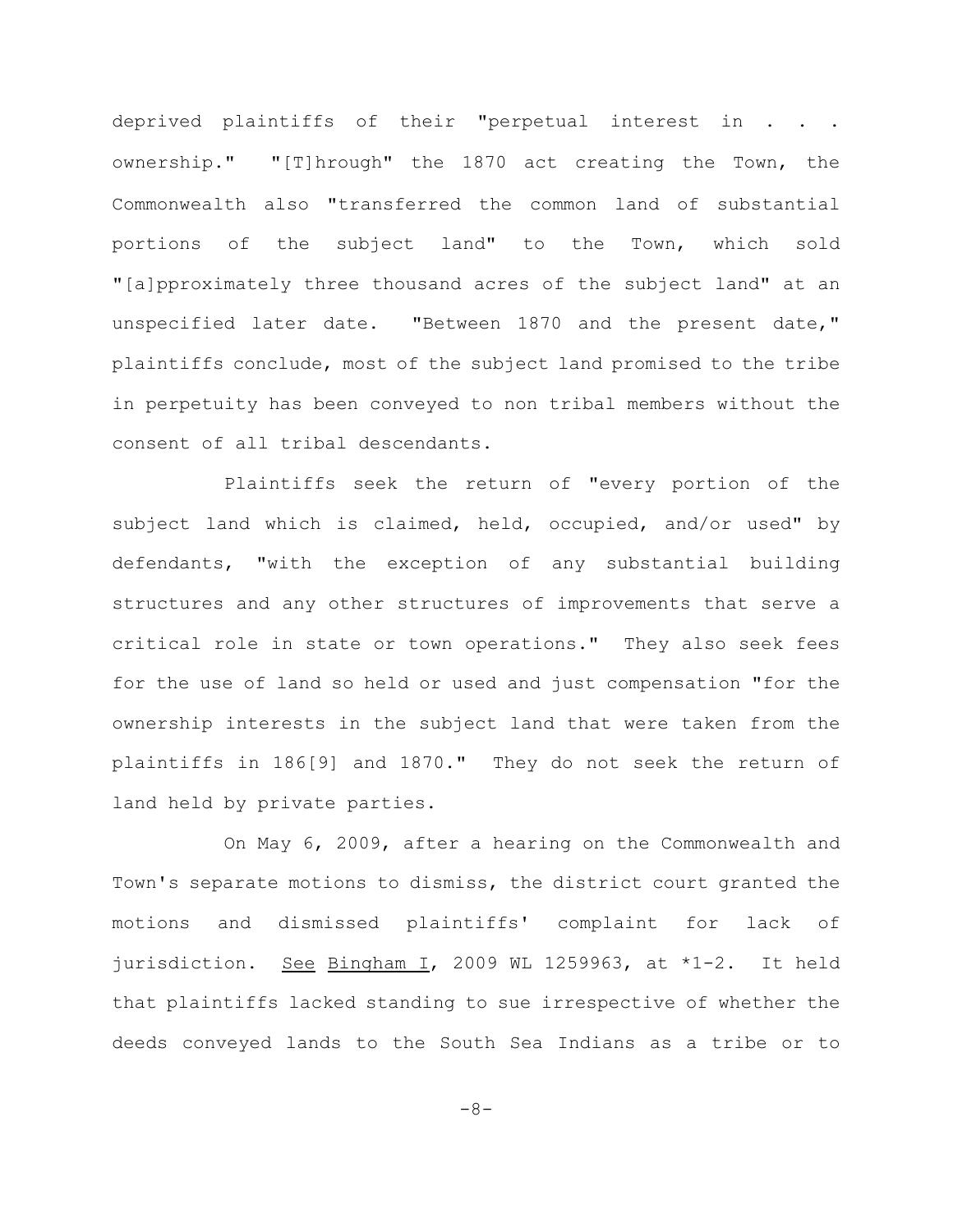individual members. Id. at \*1. Plaintiffs did not represent the tribe and thus could not sue on the tribe's behalf. Id. at \*1-2. Even if the deed conveyed rights to individual tribal members, plaintiffs failed to identify individual ancestors who had actually inherited property under the deeds or to otherwise trace their interest through successive generations. Id. at \*1.

On July 2, 2009, the district court denied plaintiffs' motion for reconsideration. See Bingham II, 2009 WL 1886128, at \*2.

II.

We review the district court's dismissal for lack of standing de novo. Though we construe the facts and draw reasonable inferences in plaintiffs' favor, plaintiffs bear the burden of "clearly alleging definite facts to demonstrate that jurisdiction is proper." Nulankeyutmonen Nkihtaqmikon v. Impson, 503 F.3d 18, 25 (1st Cir. 2007).

To establish standing under Article III of the U.S. Constitution, plaintiffs "must allege personal injury fairly traceable to the defendant's allegedly unlawful conduct and likely to be redressed by the requested relief." Hein v. Freedom from Religion Found., Inc., 551 U.S. 587, 598 (2007) (quoting Allen v. Wright, 468 U.S. 737, 751 (1984)) (internal quotation marks omitted).

 $-9-$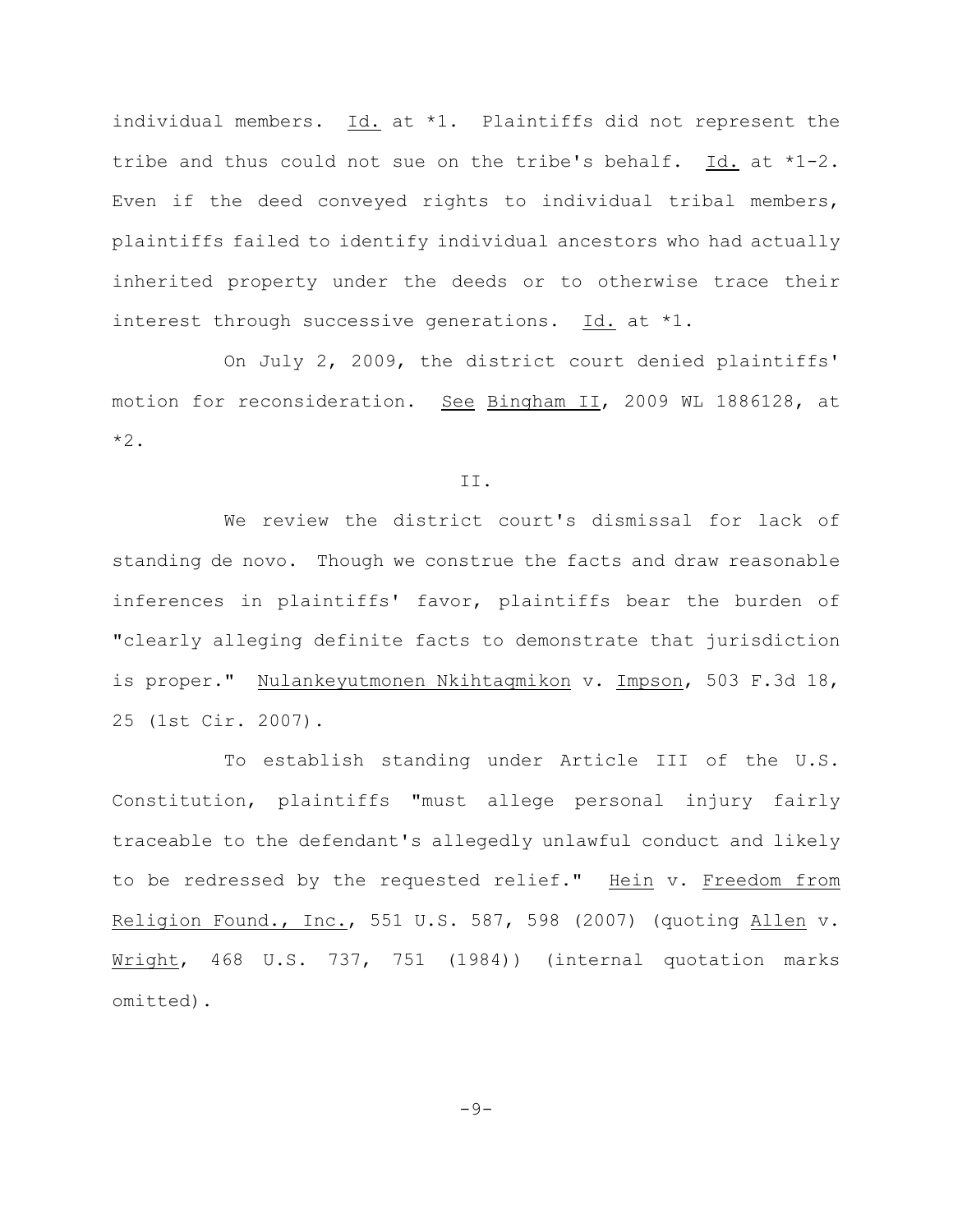The district court correctly held that plaintiffs lack standing because they failed to show a personal injury. Plaintiffs must show they had an individual interest in the property rights granted in the seventeenth-century deeds in order to show they were personally injured by the later state actions affecting those property rights. Plaintiffs can do so only if the deeds conveyed to plaintiffs' individual ancestors discrete property interests that passed through successive generations. Even when viewing all facts in the light most favorable to plaintiffs, and taking all reasonable inferences in their favor, plaintiffs have not alleged sufficient facts to surmount this bar.

The relevant language in the 1665 deed conveyed the subject lands to "the South Sea Indians: and their[] Children for ever: and not to be sold or given away from them by any one: without all their[] Consents there unto." The 1685 grant contained similar material language. In plaintiffs' favor, we will assume, as the district court did, that the reference to the "South Sea Indians . . . and their[] children" is ambiguous.<sup>7</sup>

 $\frac{7}{10}$  We bypass the Commonwealth's arguments that our precedents involving these instruments conclusively interpreted this language. The Commonwealth cites Mashpee I, 447 F. Supp. 940, and Mashpee Tribe v. Watt (Mashpee II), 542 F. Supp. 797 (D. Mass. 1982), aff'd, 707 F.2d 23 (1st Cir. 1983), in support of its contention. In neither case was the district court faced with construing the 1665 deed. And those arguments were not at issue in the appeals to this circuit, which affirmed on other grounds not relevant to the issue of land status.

Indeed, those earlier cases concerning the Mashpee Tribe's claims to the subject lands at issue here concerned different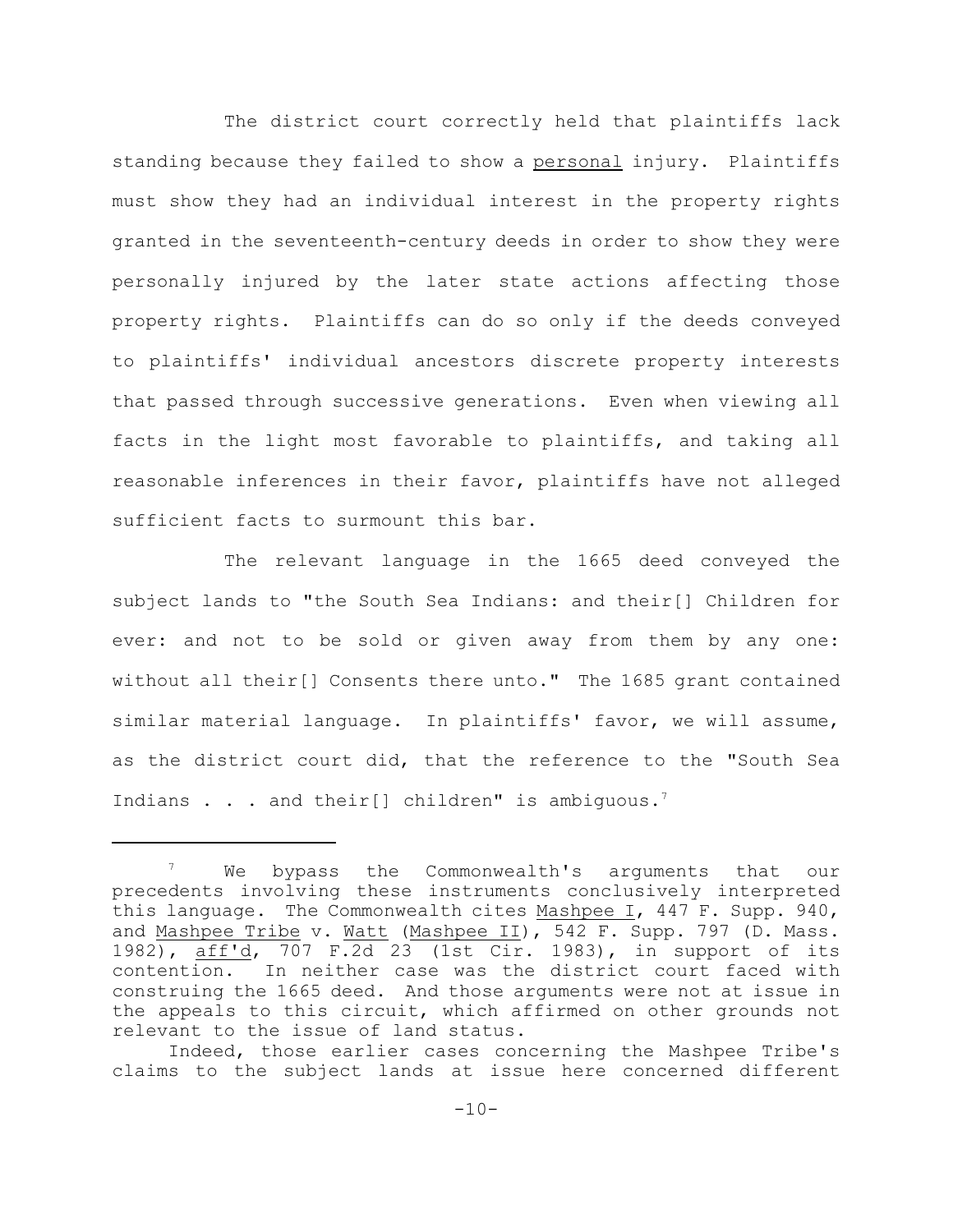Plaintiffs insist the deed and grant did not convey the lands to the collective members of the tribe in common. Under that interpretation, the ownership of the land would belong to the tribe as a whole, and no individual member would have a personal interest in a particular share of the property. See N. Newton et. al., Cohen's Handbook of Federal Indian Law § 16.01[2], at 1037 (2005 ed). Only the tribe would have standing to sue for any injury to its interests under the deed. Plaintiffs argue the deed must be read as conveying individual interests in the land to individual tribal members.

We need not determine whether the conveyances were to individual tribal members or to the collective tribe, because plaintiffs lack standing under either interpretation. Plaintiffs do not represent the tribe, nor do they claim the capacity to do so. Plaintiffs cannot assert the rights of the tribe, as an

issues entirely. Mashpee I primarily discussed claims under the INA asserted by the "Mashpee Tribe" as a collective tribe. Plaintiffs' primary theory was that the 1869 and 1870 acts lifted restraints on alienation in violation of the INA, which permits only the federal government to do so. See New Seabury Corp., 592 F.2d at 579; Mashpee I, 447 F. Supp. at 942-43. Mashpee II involved claims under the INA, Indian Commerce Clause, and Supremacy Clause by individual tribal members as well as the tribe. The district court held, and this circuit affirmed, that only the tribe had standing to bring such claims and that Mashpee I had conclusively established that the Mashpee Tribe was not recognized as a tribe under federal law. 707 F.2d at 24-25; 542 F. Supp. at 800-06. We do not decide what effect the Department of the Interior's 2007 designation of the Mashpee Wampanoag as a federally recognized tribe has on those opinions.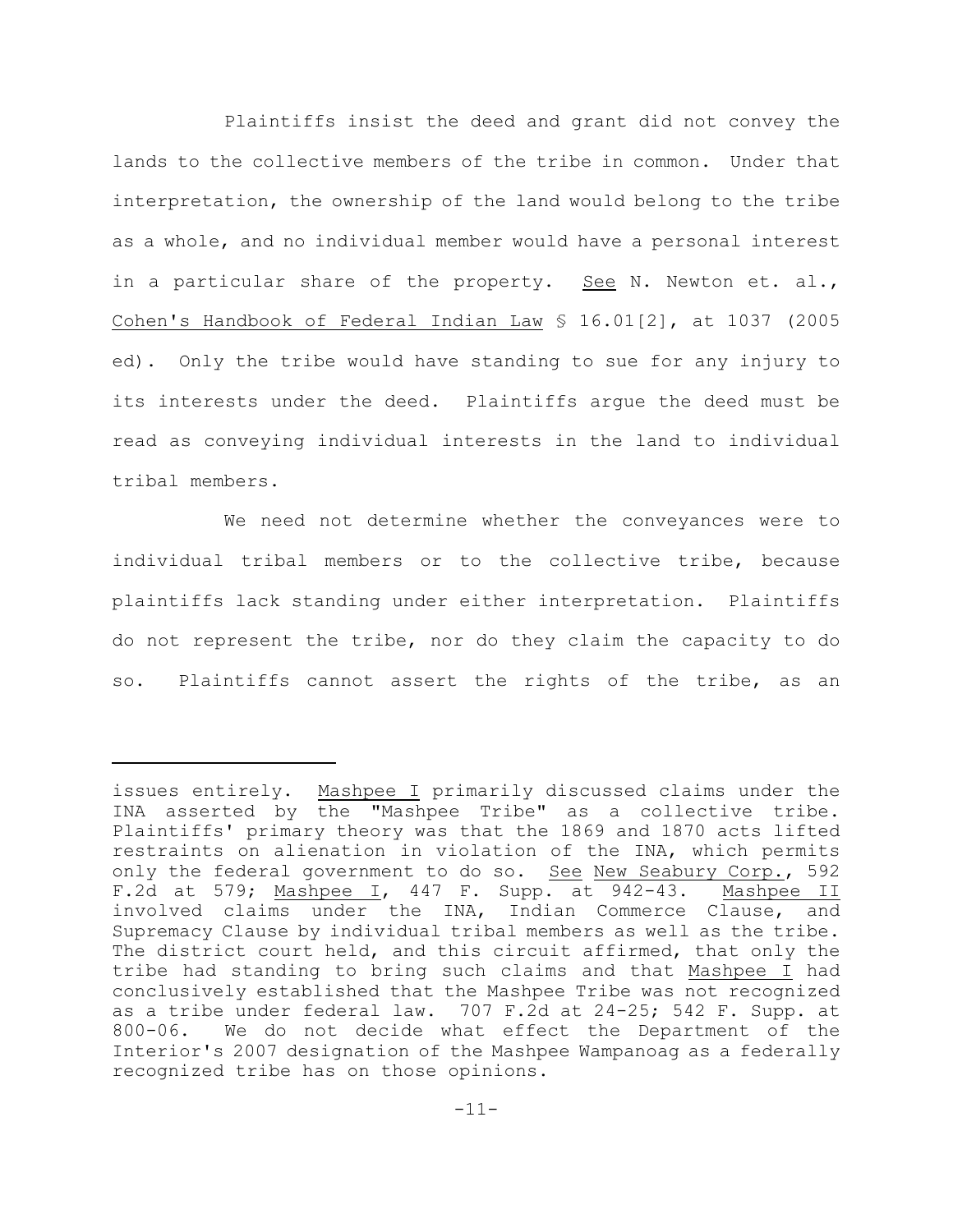entity, simply by styling their claim as a class action on behalf of all tribal descendants.<sup>8</sup>

Even assuming arguendo that the deed conveyed discrete property rights to the tribe's individual members, plaintiffs still cannot show a personal injury**.** Plaintiffs have alleged they are direct descendants of South Sea Indian grantees who were the original beneficiaries of the deeds. Plaintiffs have not, however, alleged any facts showing that their ancestors actually held an individual, inheritable interest in the subject land that passed through successive generations. And they have not alleged any facts showing their ancestors actually held individual and inheritable interests in the subject land as of 1869-70.

Plaintiffs have also failed to allege that any such interests were affected as a result of the 1869 and 1870 acts in ways that resulted in the transfer or loss of ownership of those lands. Nor have they pled any facts showing that the loss of any "right" to hold the lands in perpetuity has caused them any injury. Plaintiffs say that "[t]hrough" the 1870 act, between 1870 and the present, many of the subject lands were ultimately conveyed to non-

Indeed, the tribe and its authorized representatives have repeatedly and strenuously disavowed plaintiffs' suit. In April 2008, the tribe entered into an agreement with the Town in which it received certain Town lands in exchange for waiving all claims to property located within the Town. On November 5, 2008, the tribe further distanced itself from plaintiffs' suit, formally resolving at a tribal council meeting that "the Tribal Counsel condemns the land claim action brought by Steven Bingham and Amelia Bingham."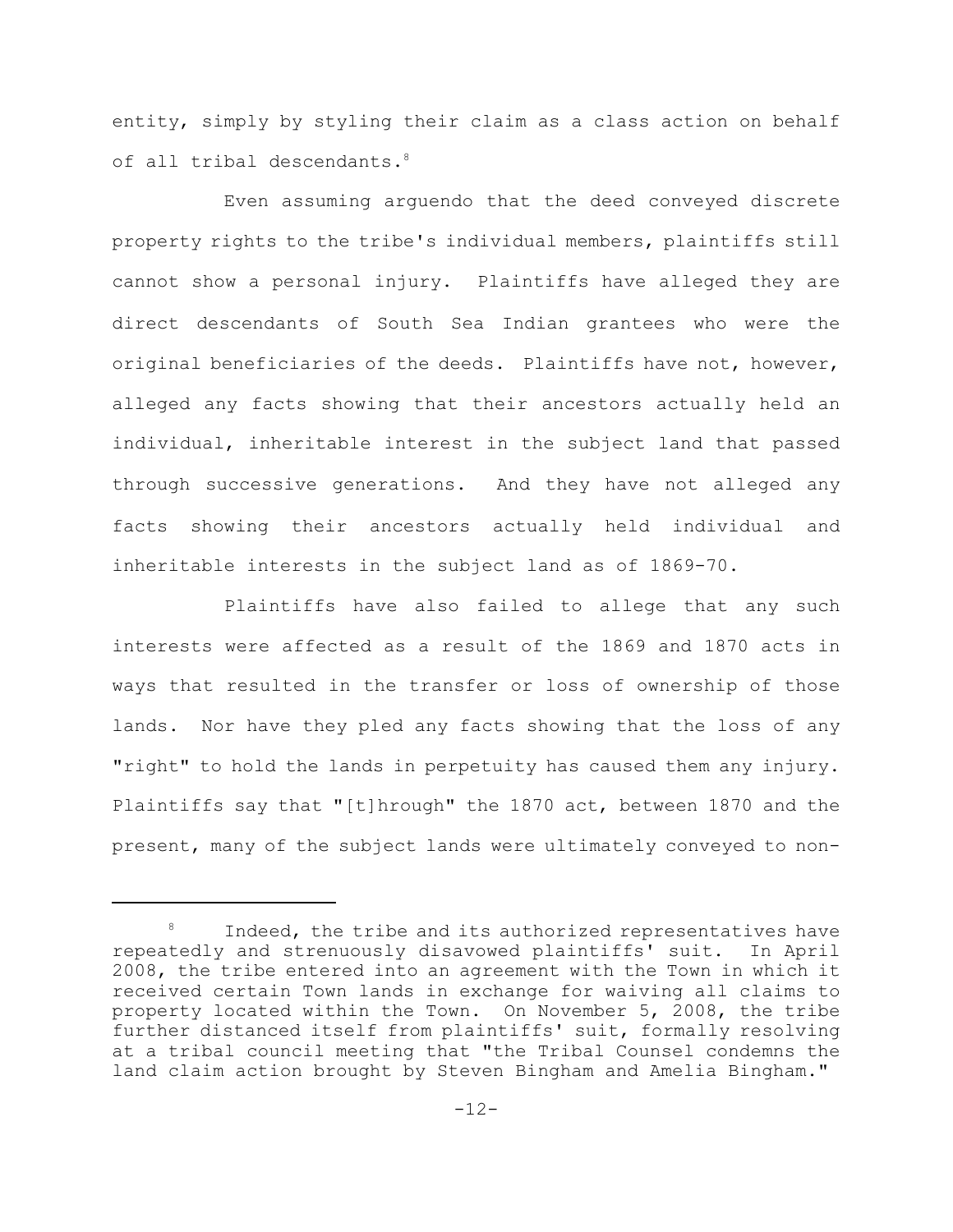Indians, but a vague allegation of harms occurring over an undefined, 140-year time period is not the kind of concrete, particularized injury required to show standing. See, e.g., Sutliffe v. Epping Sch. Dist., 584 F.3d 314, 325-26 (1st Cir. 2009). These shortcomings are fatal to plaintiffs' ability to show that they had an identifiable personal stake in the property rights at issue and that they suffered a concrete injury fairly traceable to the Commonwealth's allegedly unlawful conduct. This holding, of lack of pleading of individual harm from the 1869-1870 acts, also disposes of their procedural due process claim, which fails for futility.

Plaintiffs argue the district court erred when it dismissed their complaint sua sponte on the ground that the Binghams failed to allege sufficient genealogical data to support individual interest standing and they could not assert standing on behalf of the tribe. The Town's motion to dismiss had argued only that the tribe, not individual tribal members, had standing to sue for injuries to property interests granted in the seventeenthcentury deeds. The Town did not address, until its reply brief to the motion for reconsideration, the issue of lack of individual interest standing.

Plaintiffs' motion to reconsider and to amend their complaint to add the names of ancestors going back to the 1665 and 1667 deeds, dates of birth and death for previous generations, and

-13-